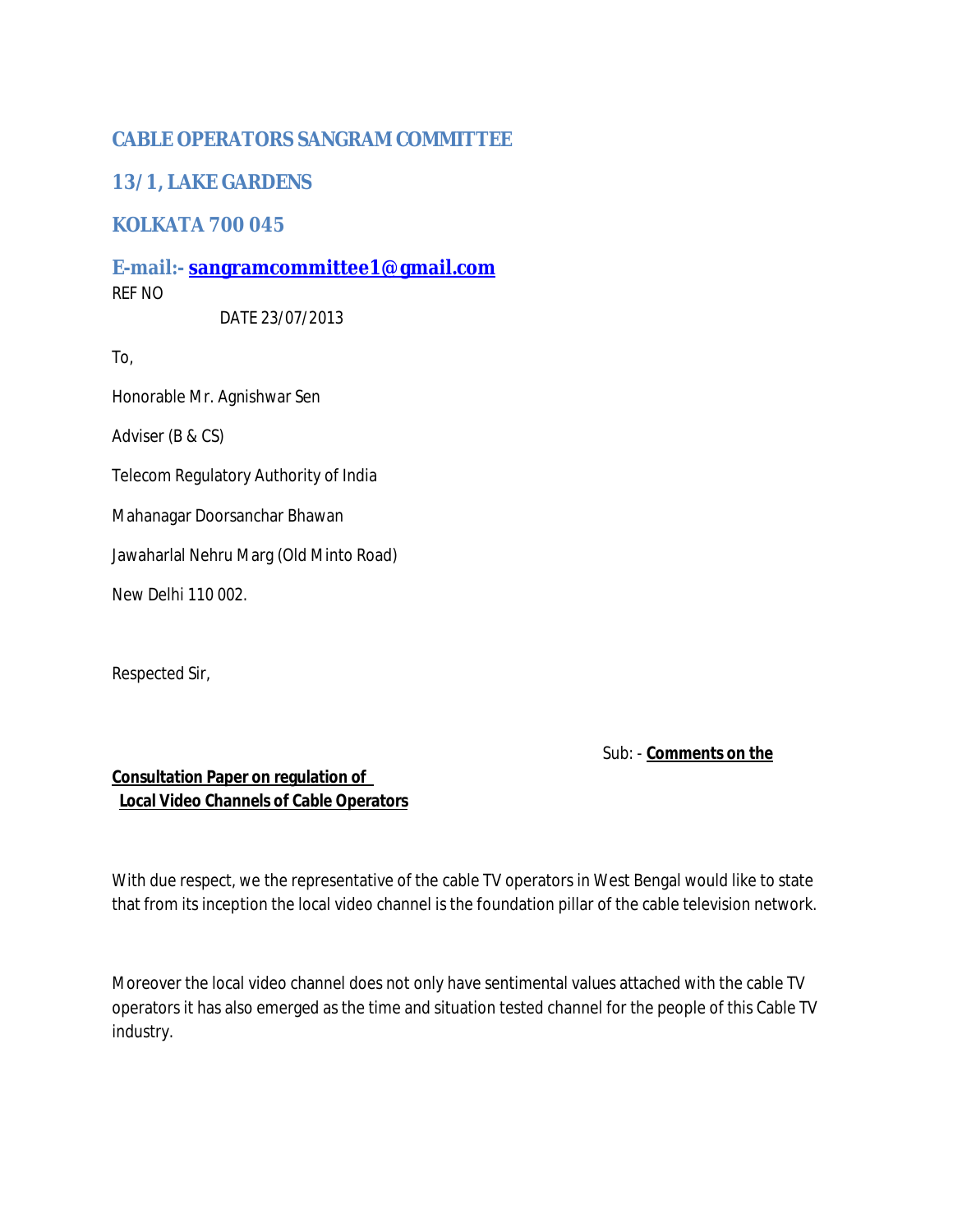Additionally, it should be noted that cable TV operators have no intention to violate the rules and regulations set up by the most competent authority concerning local video channel. Furthermore, it has been proved on many occasions that that Cable TV Operators have never violated the rules in the last 25 years.

In addition, a local video channel not only uses to transmit popular movie but also helps local people to be acquainted with the following below mentioned development from the different walks of life:

- 1. Important announcement of local law and order authorities.
- 2. Coverage of local events and festivals (such as procession of Durga Puja, Id etc.)
- 3. Traffic conditions of area.
- 4.Weather report.
- 5.Educational/ academic programs (such as coaching classes), especially for Board examination.
- 6. Information regarding examinations, results, admissions, career counselling,
- 7. Availability of employment opportunities, job placement,
- 8. Public announcements pertaining to civic amenities like electricity, water supply, natural calamities, health alerts etc. as provided by the local
	- administration,
- 9. Information pertaining to sporting events excluding live coverage,
- 10. Live coverage of sporting events of local nature i.e. sport events played by district level (or below) teams.
- 11. Information of missing persons and program of contribution on a particular agenda of local organization
- 12. Campaigning of blood donation & eye camp in the local area and requirement of blood for local people.
- 13 Public awareness programs on the subject of seasonal disease.
- 14. Public responsive phone in programs with Doctor, Lawyer, Local law & Order Authorities.